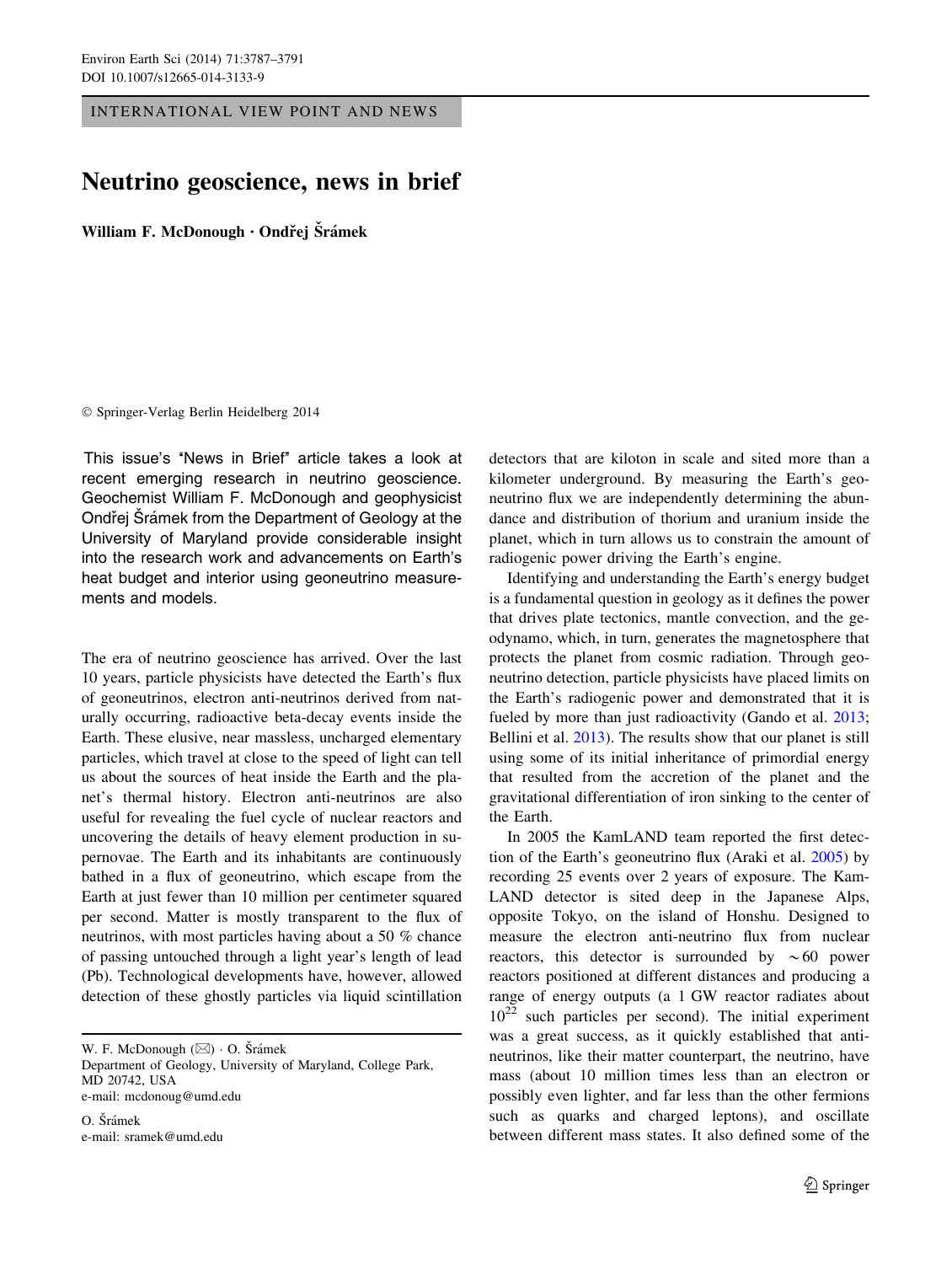first order attributes of anti-neutrinos by mapping out the fundamental behavior of these leptons.

The Great East Japan Earthquake of March 2011 brought much destruction to Tohoku and surrounding areas and devastated the nuclear reactors at Fukushima Daiichi. As a consequence, all the nuclear reactors in Japan were shut down. Those with minimal damage were slowly brought back online after being checked for safe operation, but later all reactors were once more silenced, which is the state of reactor operations in Japan. For physicists, these changing conditions provided the unexpected bonus of being able to view these various anti-neutrino sources at different mean distances and under different power conditions, ideal circumstances for a thorough physics experiment. For the study of geoneutrinos, it instantly transformed KamLAND into the premier geoneutrino detector with an extraordinary signal to background condition.

The Italian-based Borexino experiment, situated beneath the Apennine Mountains near the town of L'Aquila, began measuring the Earth's geoneutrino flux in 2007. Designed to investigate details of the nuclear fuel cycle in the core of the Sun, which irradiates our surface with a neutrino flux that is  $\sim$  10,000 times greater than the Earth's geoneutrino flux, this detector readily had an impact on the field of geology given its remoteness from reactors (Italy does not generate power from nuclear reactors) and unprecedented instrumental purity (a critical aspect of background reduction). By 2010 Earth Sciences had its second measurement of the Earth's geoneutrino flux, this time in Italy and at a better than four sigma level of confidence (Bellini et al. [2010\)](#page-3-0).

Much debate in geology surrounds the nature of the Earth's global heat output, which is currently estimated at  $46 \pm 3$  TW (10<sup>12</sup> W; Jaupart et al. [2007](#page-3-0)), in particular, what fraction of this power comes from primordial versus radioactive sources? This controversy reaches back more than 150 years to Lord Kelvin, who mistakenly described the Earth's heat loss as that dissipated from a solid that was not undergoing convection and heat transport across boundary layers. Additionally, his formulation of the problem, as noted by Ernest Rutherford, did not include heat from radioactive decay, albeit a lesser influence on the dissipation rate. Today's controversy in geology is best cast in terms of a mantle Urey ratio: the ratio of the amount of radiogenic heat produced in the mantle relative to the total mantle heat loss. This value expresses the driving power of mantle convection in terms of the planet's capacity of internal heating, with competing Earth models suggesting values that range over a factor of more than 20 for the mantle (Srámek et al. [2013\)](#page-4-0).

Models for the Earth's radiogenic power start with assumptions about the building blocks used to construct the planet, the mode of planet assembly, and the displacement of materials collected during accretion. Although there is a spectrum of planetary models, there are in principle three basic proposals for the amount of heat producing elements—potassium, $\frac{1}{1}$  thorium and uranium (generating 99 % of the planet's radiogenic thermal power)—in the Silicate Earth models (i.e., Earth minus the core). These overarching models are, with increasingly greater power production: (1) the cosmochemical model, (2) the geochemical model, and (3) a traditional geodynamical model (McDonough et al. [2012\)](#page-4-0).

The cosmochemical models have the lowest amount of radiogenic power ( $\sim$  10 TW). These models construct the Earth from a restrictive group of chondritic meteorites (the most primitive, undifferentiated rocks in the solar system) and/or may include the loss of a thorium and uranium enriched crust due to collisional removal in the earliest days of the solar system. The traditional geodynamical models have the highest amount of radiogenic power  $({\sim}30 \text{ TW})$  and use simple physics to describe mantle convection and heat dissipation while maintaining a reasonable fit to the secular cooling record. Such simple models of parameterized mantle convection can be derived from a balance of buoyancy and viscous forces relative to thermal and momentum diffusivities. Later, more developed geodynamical models recognized the role of water in lowering mantle viscosity and the effects of continental blanketing on the thermal evolution of the Earth and required less radiogenic power (as low as 15–17 TW overall). Finally, with the median amount of power production, geochemical models predict about  $\sim$  20 TW of radiogenic power and are based on mantle samples and constraints from chondritic meteorites, with their limitation being the fraction of the mantle that might be represented by these samples.

None of these competing models are without their detractors and the field is rich with enigmatic observations and conundrums. However, with 7 TW of radiogenic power already locked up in the continents and not contributing to driving plate tectonics and mantle convection, the cosmochemical models predict that primordial, not radiogenic, heat is the dominant energy source for the Earth, leaving only 3 TW of radiogenic power in the mantle. In addition, recent views on the heat flow across the core-mantle boundary envisage a flux of between 10 and 20 TW of power, implying significant basal heating of the mantle and the possibility of radiogenic power in the core. Thus, data from the particle physics community are

 $\overline{1 \cdot K}$  cannot be detected using current technology. This is because hydrogen in the liquid scintillator is the target for the anti-neutrino and the energy needed (1.806 MeV) to convert a proton into a positron and a neutron (i.e., inverse beta decay) is greater than the maximum energy from the potassium geoneutrino (1.311 MeV).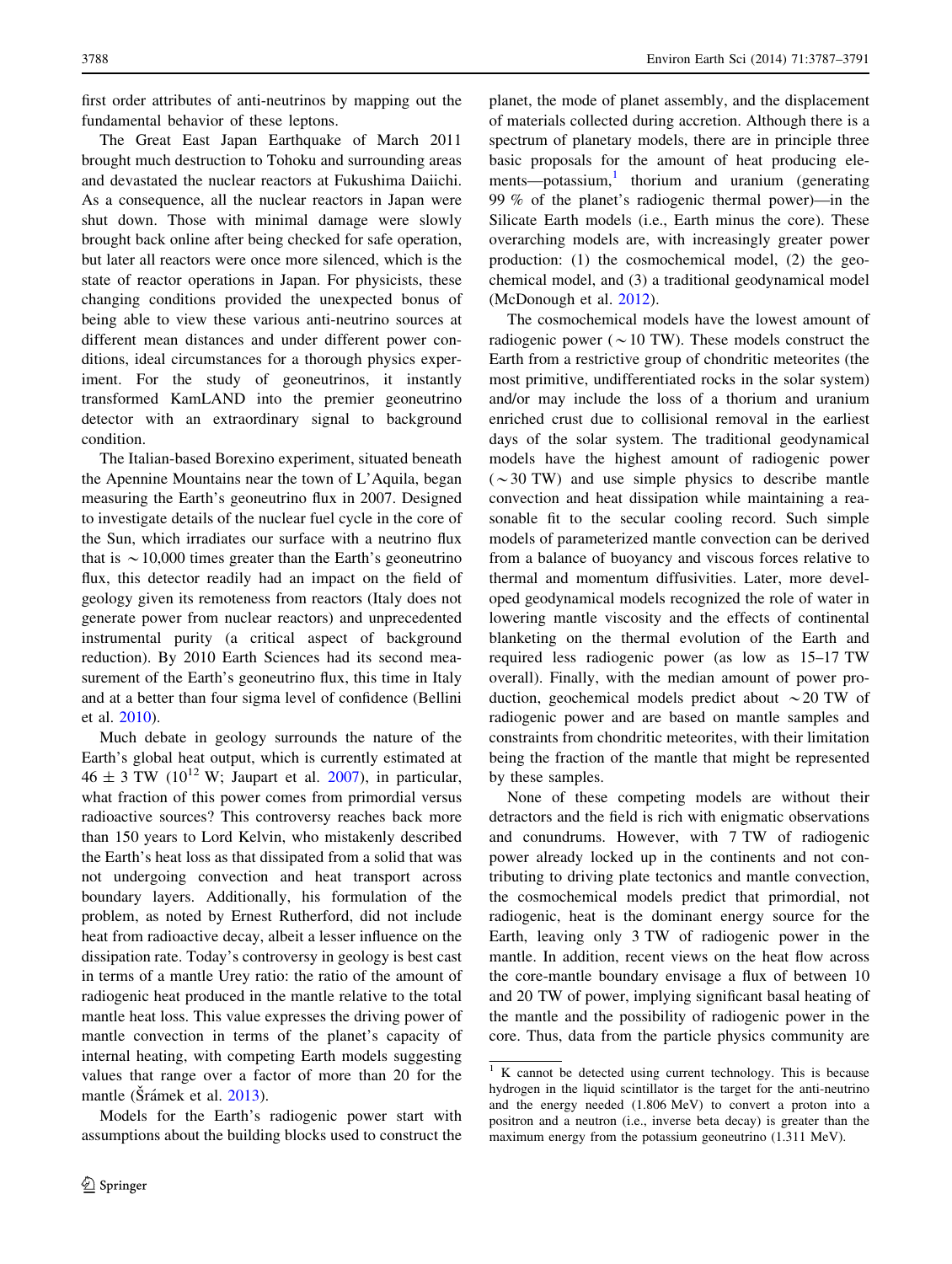<span id="page-2-0"></span>

Fig. 1 Results reported from KamLAND (Araki et al. [2005](#page-3-0); Gando et al. [2011](#page-3-0), [2013](#page-3-0)) and Borexino experiments (Bellini et al. [2010](#page-3-0), [2013\)](#page-3-0) plotted in TNU (Terrestrial Neutrino Unit, defined as one event per  $10^{32}$  target nuclei, the number of H atoms in a kiloton detector per year). Where the original publication did not give results in TNU, a

welcomed and will ultimately help to resolve these conundrums within the geoscience community.

In 2013, in a first for the biennial Neutrino Geosciences meeting, both the Borexino and KamLAND teams simultaneously reported their newest results demonstrating beyond uncertainties that the Earth is still spending parts of its initial inheritance of primordial energy in addition to burning its radiogenic energy (Gando et al. [2013](#page-3-0); Bellini et al. [2013\)](#page-3-0). Although the uncertainties on these measurements are ever improving, error limits still encompass all of the existing models for the Earth. However, this demonstrated that future measurements will bring critical discriminating insights into which models are tenable (Fig. 1). At this 5th meeting of particle physicists and geologists, in which participants shared vastly divergent perspectives in discussing the fundamental energy budget of the Earth, the Borexino team reported a limit on the power from the mantle of  $14 \pm 11$  TW, while the KamLAND team reported their first results from their exceptionally low reactor neutrino background condition.

The future of Neutrino Geoscience is exceptionally bright with a new detector currently coming on line, another in development, and even more planned for the future. In 2014 the  $SNO+$  detector, the re-tasked Sudbury Neutrino Observatory (a major contributor to resolving the solar neutrino problem) will begin counting geoneutrinos, as well as other experimental measurements, on the edge of the ancient stable Superior Craton, which occupies the middle part of the North American plate (Chen [2006\)](#page-3-0). The SNO+ detector will be approximately the size of Kam-LAND, about twice as large as the Borexino detector, and

simple recalculation of the reported result was performed. All results shown here are constrained to a Th/U abundance ratio of 3.9. The three Silicate Earth models, cosmochemical, geochemical, and traditional geodynamical, are illustrated here with their limits at 10, 20, and 30 TW total radiogenic powers



Fig. 2 The relative contributions of geoneutrino counts at various detectors. Data from Table 2 of Huang et al. [\(2013](#page-3-0)), with the Near Field Crust being the closest  $\leq$ 500 km radius from the detector, the Far Field Crust being all other crust on the globe, and Mantle being that from the rest of the silicate Earth. The predicted total flux, in TNU (see Fig. 1 caption for explanation), for each detector is listed at the bottom

will capture a signal that mostly comes from the continental crust. Later this decade the Chinese expect to launch the JUNO experiment, which will initiate a new era of detection ability with a detector that is 20 times larger than KamLAND. However, this detector is dedicated to studying electron anti-neutrinos from reactors and thus will present geoscientists with the challenge of extracting a geoneutrino signal that is only 5 % of the total annual signal. In addition, its shallow overburden depth (700 m) means that it will receive a higher cosmic ray muon flux than the other detectors, presenting a significant problem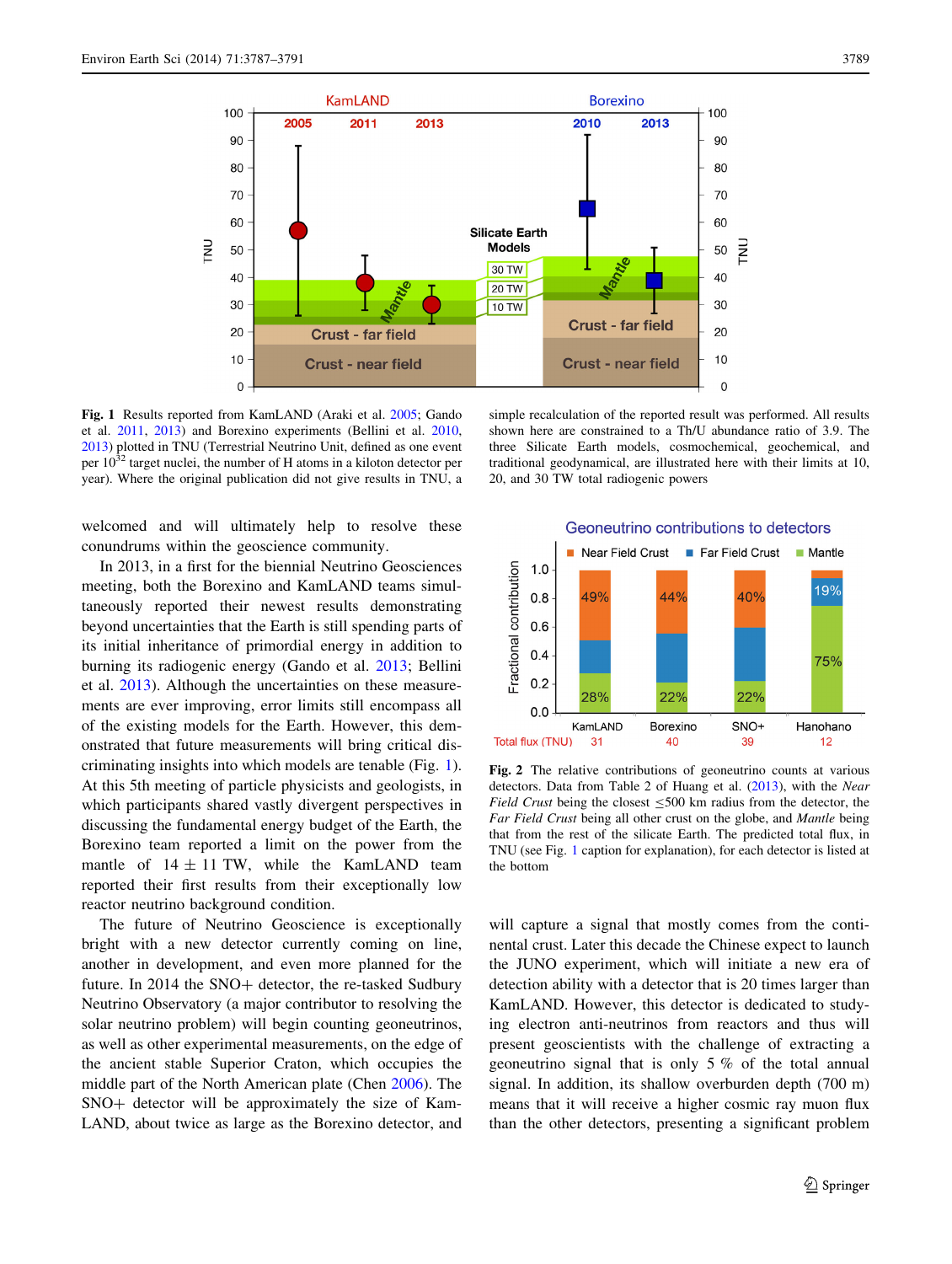<span id="page-3-0"></span>

Fig. 3 Global map of geoneutrino flux from  $^{238}$ U and  $^{232}$ Th decay in the Earth's mantle from Šrámek et al.  $(2013)$  $(2013)$ . This flux, as seen from the surface without the crustal contribution is shown in TNU (see Fig. [1](#page-2-0) for an explanation). Continental outlines (black), plate

boundaries (white), and locations of geoneutrino detectors are plotted: Kamioka, Japan (KamLAND, operational); Gran Sasso, Italy (Borexino, operational); Sudbury, Canada (SNO+, online 2014); Kaiping, China (JUNO, online 2019); Hawaii (Hanohano, proposed)

for geoneutrino detection at JUNO. All of these detectors, however, are sited on continental crust and as such have a geoneutrino signal that is 75 % crustal and only 25 % from the mantle (Fig. [2](#page-2-0)). Moreover, uncertainties associated with the present detectors are approximately equivalent to the strength of the mantle signal and thus assessing the mantle contribution is not possible.

There is a growing interest among the geoscience and particle physics communities in the proposed ocean-based detector, Hanohano (Learned et al. [2007](#page-4-0)). Scaled at between 10 and 50-kilotons, Hanohano would be a mobile detector operating at the bottom of the ocean, with the option to be deployed to obtain remote reactor spectra or placed out in the middle of the ocean, far removed from continental crustal radioactivity, to reveal the nature of heat producing elements in the mantle. This detector would receive 75 % of its signal from the mantle, making it capable of mapping out deep structures therein (Fig. [2\)](#page-2-0). A potential, exciting deployment would place the detector in the middle of the south Pacific, 3,000 km away from South America, Australia, and the core-mantle boundary. This area has been seismologically identified as possessing one of the two major base-of-the-mantle structures that has a strong compositional contrast with its surroundings and is possibly a long-lived, gravitationally anchored reservoir, sourcing upwelling responsible for producing ocean island magmatism.

The idea of mapping the Earth's interior has been a century-long quest of Earth scientists, with 2014 marking the 100th anniversary of the one the science's greatest advances: Beno Gutenberg's discovery of the core-mantle boundary at a 2,900 km depth (c.f., 2,891  $\pm$  5 km; Masters and Shearer [1995\)](#page-4-0). Through Hanohano, we now possess the technology to critically evaluate mantle structures that have been seismologically imaged with a neutrino geoscope that can generate tomographic images of the deep Earth (Fig. 3; Šrámek et al. [2013\)](#page-4-0). Beyond these applications, such an ocean-based detector provides a platform for long base-line neutrino beam experiments and a valuable mobile monitor for nuclear reactor security. Moreover, Hanohano and similar detectors can be used in muon radiographic surveys of underwater and near surface structures, including throats of active volcanoes (Tanaka [2014](#page-4-0)), and are always prepared to record neutrino waves from supernova sources near and far.

## References

- Araki T et al (2005) Experimental investigation of geologically produced antineutrinos with KamLAND. Nature 436:499–503. doi[:10.1038/nature03980](http://dx.doi.org/10.1038/nature03980)
- Bellini G et al (2010) Observation of geo-neutrinos. Phys Lett B 687:299–304. doi[:10.1016/j.physletb.2010.03.051](http://dx.doi.org/10.1016/j.physletb.2010.03.051)
- Bellini G et al (2013) Measurement of geo-neutrinos from 1353 days of Borexino. Phys Lett B 722:295–300. doi:[10.1016/j.physletb.](http://dx.doi.org/10.1016/j.physletb.2013.04.030) [2013.04.030](http://dx.doi.org/10.1016/j.physletb.2013.04.030)
- Chen MC (2006) Geo-neutrinos in SNO+. Earth Moon Planet 99:221–228. doi:[10.1007/s11038-006-9116-4](http://dx.doi.org/10.1007/s11038-006-9116-4)
- Gando A et al (2011) Partial radiogenic heat model for Earth revealed by geoneutrino measurements. Nat Geosci 4(9):647–651. doi:[10.](http://dx.doi.org/10.1038/ngeo1205) [1038/ngeo1205](http://dx.doi.org/10.1038/ngeo1205)
- Gando A et al (2013) Reactor on-off antineutrino measurement with KamLAND. Phys Rev D 88:033001. doi[:10.1103/PhysRevD.88.](http://dx.doi.org/10.1103/PhysRevD.88.033001) [033001](http://dx.doi.org/10.1103/PhysRevD.88.033001)
- Huang Y, Chubakov Y, Mantovani F, Rudnick RL, McDonough WF (2013) A reference Earth model for the heat producing elements and associated geoneutrino flux. Geochem Geophys Geosyst 14:2003–2029. doi[:10.1002/ggge.20129](http://dx.doi.org/10.1002/ggge.20129)
- Jaupart C, Labrosse S, Mareschal J-C (2007) Temperatures, heat and energy in the mantle of the earth. In: Bercovici D, Schubert G